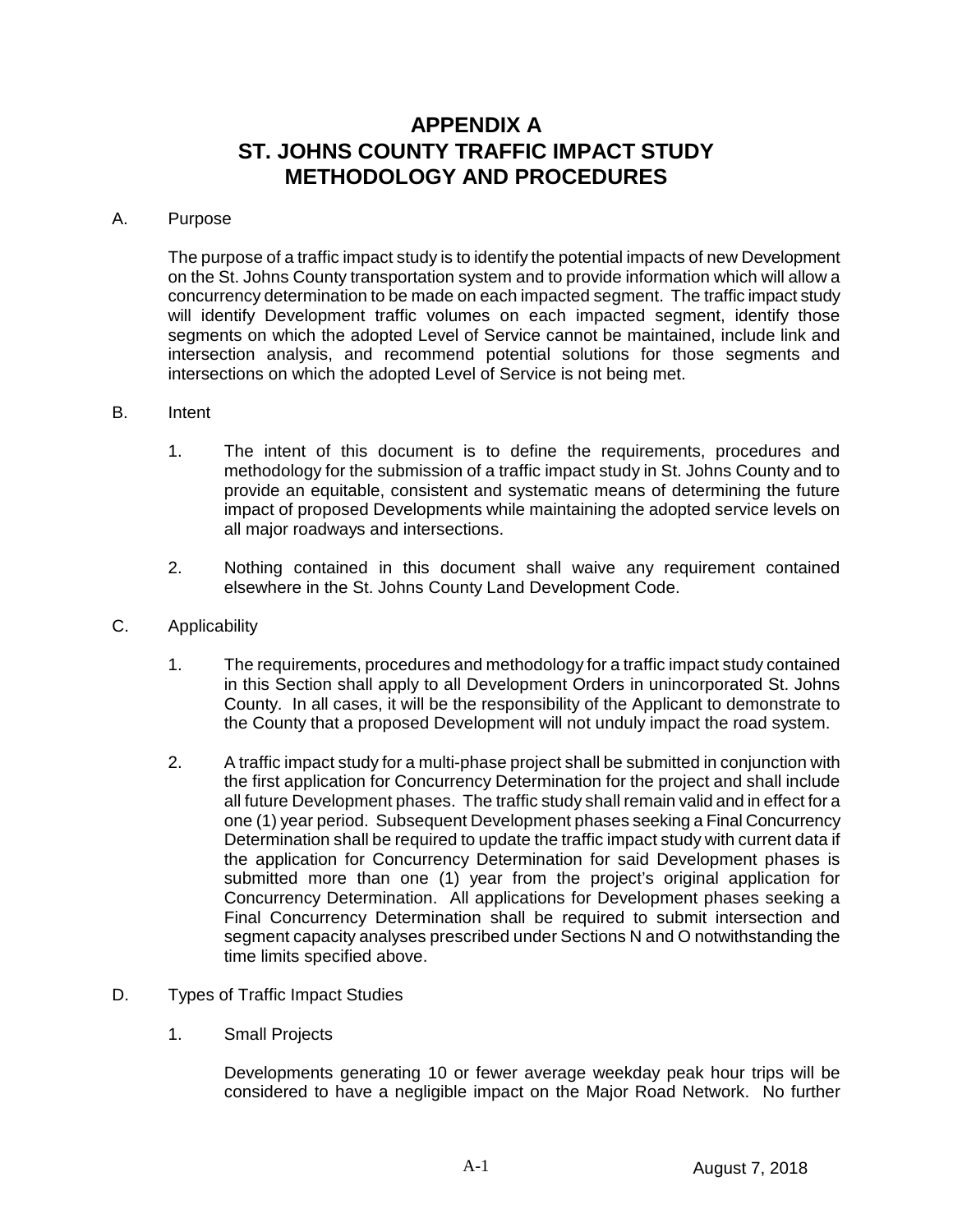review of the transportation impacts of Small Projects will be required and a Final Concurrency Determination may be issued subject to other provisions of Article XI of this Code.

- 2. Minor Traffic Review
	- a. Developments generating 11 to 50 average weekday peak hour trips will be subject to a Minor Traffic Review.
	- b. The Minor Traffic Review will be completed by St. Johns County in conjunction with application for a Final Development Permit. If the project does not access a Directly Accessed Segment, then the impact of the project traffic on the first directly Accessed Segment on the Major Road Network at minimum, shall be evaluated relative to its adopted Level of Service. If the project traffic on any study segment as defined above for Minor Traffic Review is less than one percent (1.0%) of the maximum service volume of the adopted Level of Service standard, then the project impact on that segment shall be considered to have a negligible impact and no further review will be required on the subject segment. Based upon this information, a determination shall be made by the County whether or not the road facilities are adequate to maintain adopted service levels upon build-out of the proposed Development. A Certificate of Concurrency may then be issued according to the procedures identified in the Article XI of this Code.
	- c. If the information submitted pursuant to Section  $(4)(b)2$ . above indicates the Level of Service will fall below the adopted standard, then the Applicant may undertake a more detailed evaluation of future roadway operating conditions to demonstrate acceptable operating conditions, or the Applicant may propose roadway improvements to restore acceptable conditions.
	- d. The appeals process for a Minor Traffic Review shall be governed by the procedures set forth in Article XI of this Code.
- 3. Traffic Impact Analysis (TIA)
	- a. A Traffic Impact Analysis shall be required for all Residential Developments generating more than 50 average weekday peak hour trip ends.
	- b. A detailed site access and operational analysis to include the nearest nonsite access intersection(s) in all directions from the project site boundary shall be required for all Non-Residential Developments generating 300 or more p.m. peak hour trip ends to be submitted prior to Construction Plan approval.
	- c. Submission of a Traffic Impact Analysis is required for a Determination of Application Completeness in the Concurrency Review Process for residential developments.
	- d. The Applicant is required to attend a pre-application conference to discuss the traffic study requirements and final report outline as it pertains to the specific Development prior to conduct of the study.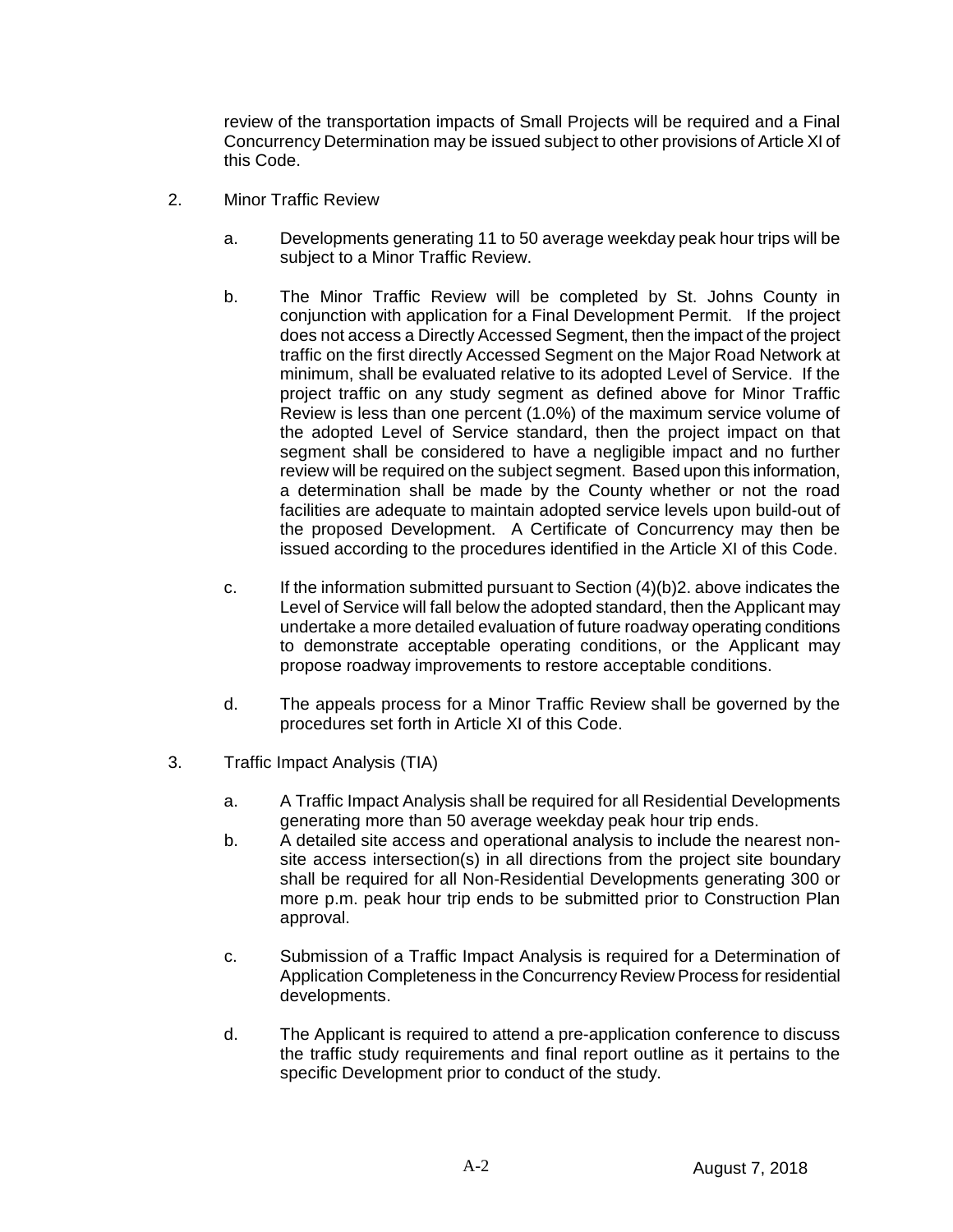- e. Each Traffic Impact Analysis for residential developments must meet the following submission requirements to receive a Determination of Application Completeness.
	- 1) One (1) paper copy and one electronic copy of the completed Land Development Traffic Assessment must be submitted to the County at the time of the submittal of the Concurrency Determination Application.
	- 2) The format of the Land Development Traffic Assessment must follow the outline identified in Section D.3.h, Format of Land Development Traffic Assessment.
	- 3) A Traffic Impact Analysis must be submitted by an individual with an engineering or planning degree with responsible transportation planning experience and must be a registered professional engineer (PE), a professional transportation planner (PTP) or certified through the American Institute of Certified Planners (CTP), acting as the designated representative of the owner.
- f. The County shall determine if all required data has been submitted and is acceptable. This determination, as well as the determination that additional data is necessary, will be made according to the procedures and time frames identified in Article XI of this Code.
- g. The Appeals process for a Land Development Traffic Assessment shall be governed by the procedures set forth in Article XI of this Code.
- h. Site access for a proposed Development shall be consistent with the requirements identified in the St. Johns County Code. The Applicant is required to provide a site access plan at the pre-application conference. The site access plan is subject to review and approval by the County. This review will be made according to currently accepted traffic engineering principals.
- i. Format of Traffic Impact Analysis

To simplify staff review, each Traffic Impact Analysis for residential developments will be required to follow the outline below. Further definition and clarification of the items listed in the outline may be found in subsequent sections. Figures and maps are to be used to the maximum extent possible.

- 1) Letter of transmittal
- 2) Title page
- 3) Table of Contents
	- a) List of Figures
	- b) List of Tables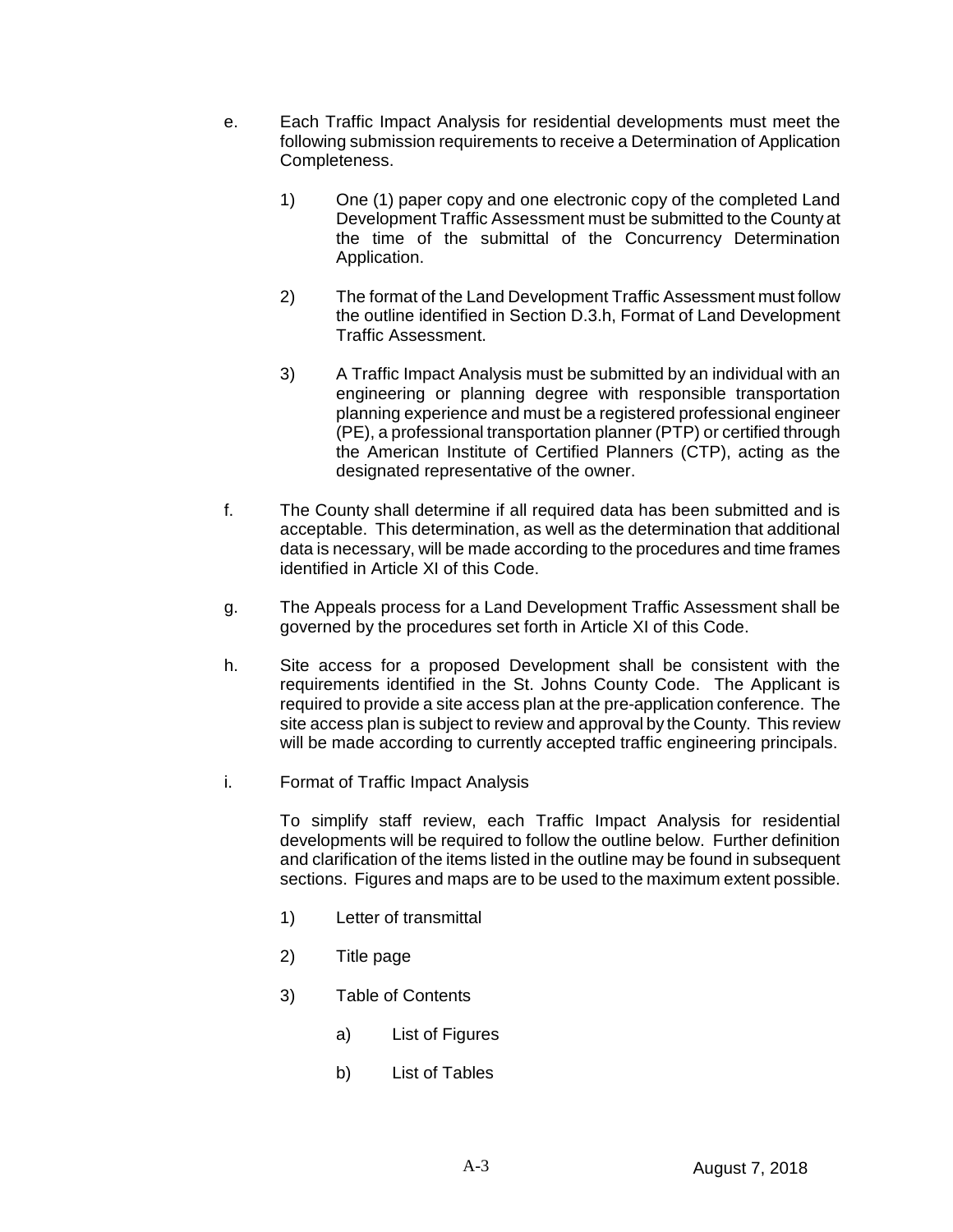- 4) Introduction (includes description and location of project, current and proposed zoning, both address and map format, size of the project, summary of methodologies agreed to in pre-application conference and statement of approval sought).
- 5) Area of influence (determination of impacted road segments to be included on study network, based on criteria of Section G.1).
- 6) Inventory of existing conditions (including listing of all segments within the study area, existing traffic volumes and identification of roadway characteristics).
- 7) Trip generation estimate (from P.M. Peak Hour Trip Rate and Percent New Trips Data Table, the most recent edition of the Institute of Transportation Engineers *Trip Generation* Manual or other professionally accepted methodology).
- 8) Percent new trips and internal capture estimates (from P.M. Peak Hour Trip Rate and Percent New Trips Data Table and Section K and Section M)
- 9) Traffic distribution and assignment methodology.
- 10) Projected traffic volumes within the study area.
- 11) Intersection analysis (required when the peak hour traffic volume on one (1) or more links forming a leg of a major intersection is equal to or exceeds ninety percent (90%) of the maximum service volume of the adopted Level of Service standard).
- 12) Roadway needs (identification of proposed improvements and cost).
- 13) Internal site circulation and access needs.
- 14) Appendix (as applicable to the specific traffic impact study)
	- a) Traffic count data
	- b) Trip generation, internal and adjacent street capture worksheets
	- c) Trip distribution and assignment worksheets
	- d) Intersection capacity analysis worksheets using the most recent edition of the Highway Capacity Manual.
	- e) Link capacity analyses
	- f) Computerized modeling documentation (if performed)
	- g) Other analysis worksheets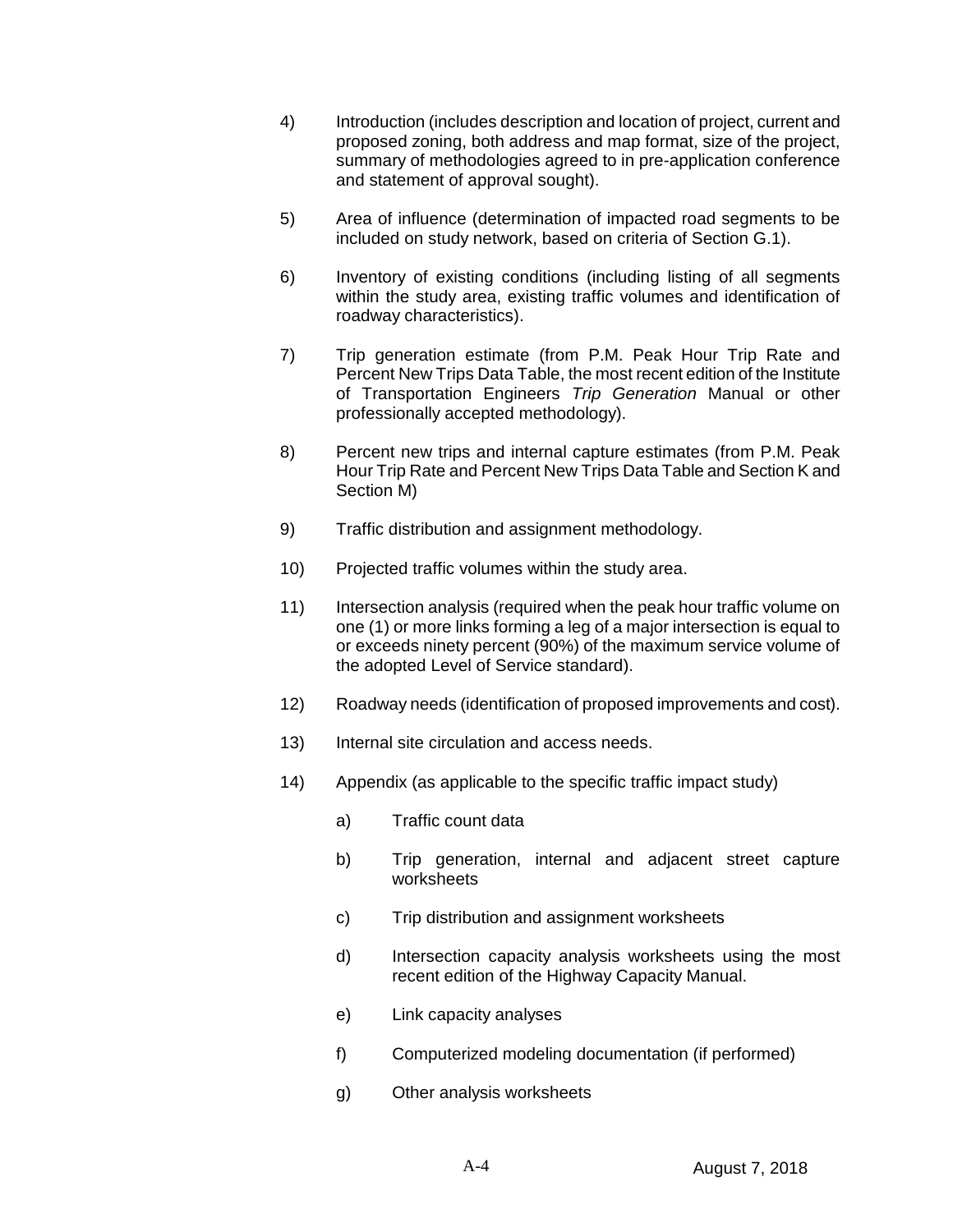- E. Pre-Application Conference
	- 1. The purpose of the mandatory pre-application conference for a Traffic Impact Analysis and/or detailed site access and operational analysis is to provide guidance and direction to the Applicant concerning the conduct of the study.
	- 2. The Applicant shall request a pre-application conference, and shall transmit a general description of the proposed Development and study methodologies to the County at least five (5) working days prior to the meeting.
	- 3. At a minimum, the following topics will be discussed and approval obtained from the County at the pre-application conference.
		- a. The Applicant will provide a site access and internal circulation plan.
		- b. Review the format of a traffic impact study.
		- c. Vested Developments in the vicinity of the proposed Development will be identified and procedures to estimate their associated traffic volumes shall be identified.
		- d. The Major Road Network form will be provided to the Applicant.
		- e. Procedure to track the project's traffic will be defined.
		- f. Availability and use of County data.
		- g. Procedures for traffic counts, the location of current traffic count stations, and the identification of possible additional locations.
		- h. Source of trip generation for project traffic.
		- i. Selection of origin / destination survey sites for determination of percent new trips factor.
		- j. Traffic distribution and assignment technique.
		- k. Justification of an internal capture factor if different than those presented in Section M.2.
		- l. Methodology and approach for intersection analysis.
		- m. Methodology and approach for segment analysis.
	- 4. Failure by the Applicant to discuss and obtain resolution to the above topics may result in disapproval of the traffic impact study or a request for additional information.
	- 5. The methodologies and assumptions agreed upon at the pre-application conference will be valid for a period of ninety (90) days from the date of the pre-application conference. If the Concurrency Determination Application is not submitted to the County within ninety (90) days of the pre-application conference, the Applicant must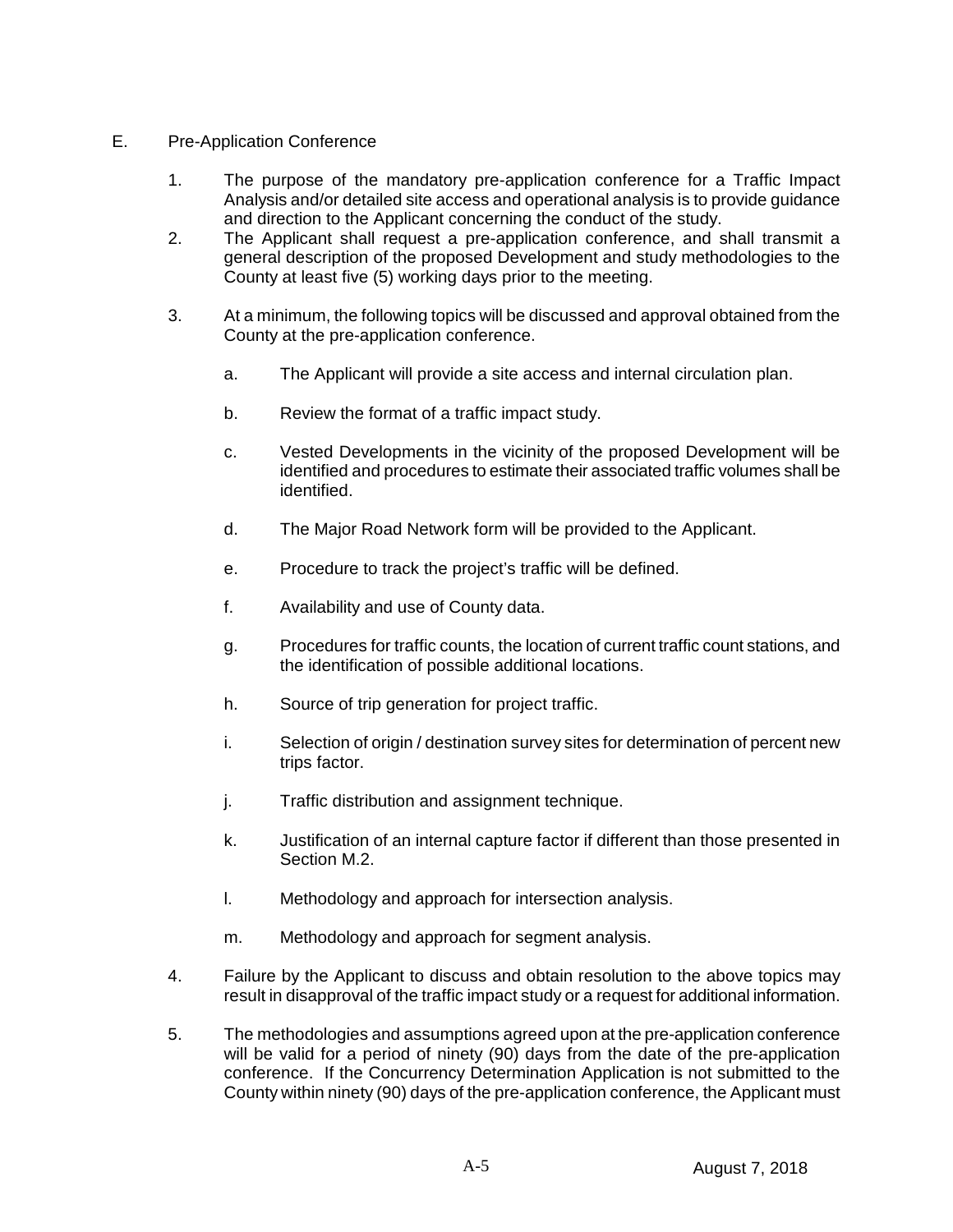obtain approval from the County for the continued use of these methodologies and assumptions, or revise the methodologies and assumptions as necessary with updated information.

- F. Level of Service Standards
	- 1. The Level of Service standards used for concurrency determination shall be consistent with the Transportation Element of the St. Johns County Comprehensive Plan.
	- 2. When two (2) roads of differing classification or performance standards intersect and an intersection analysis is required, the lower Level of Service performance standard shall govern the intersection.
- G. Traffic Impact Area
	- 1. The following procedure will be used to determine the extent of the Traffic Impact Area.
		- a. Peak hour traffic attributable to the Development will be assigned to all segments on the Major Road Network for residential and non-residential developments as follows:
			- 1) Residential (Traffic Impact Analysis) peak hour traffic will be assigned to all segments impacted by Development traffic at a level equal to or greater than one percent (1.0%) of the maximum service volume of the adopted Level of Service standard up to a maximum radius of four (4) miles from the project site boundaries. The four (4) mile radius will be extended to include the next major intersection if an intersection analysis is required under the provisions of Section N.1.
			- 2) Non-residential (Detailed Site Access and Operational Analysis)– entering and exiting peak hour traffic will be assigned to all directly accessed segments, and the nearest non-site access intersection(s) in all directions for non-residential developments generating 300 or more p.m. peak hour trips.. Analysis shall include a determination of required site access improvements at each project driveway, and analysis of applicable intersections to determine adequate operating level of service. Intersection improvements may be required where adequate operating level of service cannot be achieved.

The study area radius/distance boundaries referenced in this section may be extended to include the next major intersection if an intersection analysis is required under the provisions of Section N.1.

b. Additional impacted segments, over and above those required by Section G.1.a, may be added to the study network when, as determined by the County, it would be in the best interest of St. Johns County to do so to maintain the adopted Level of Service standards.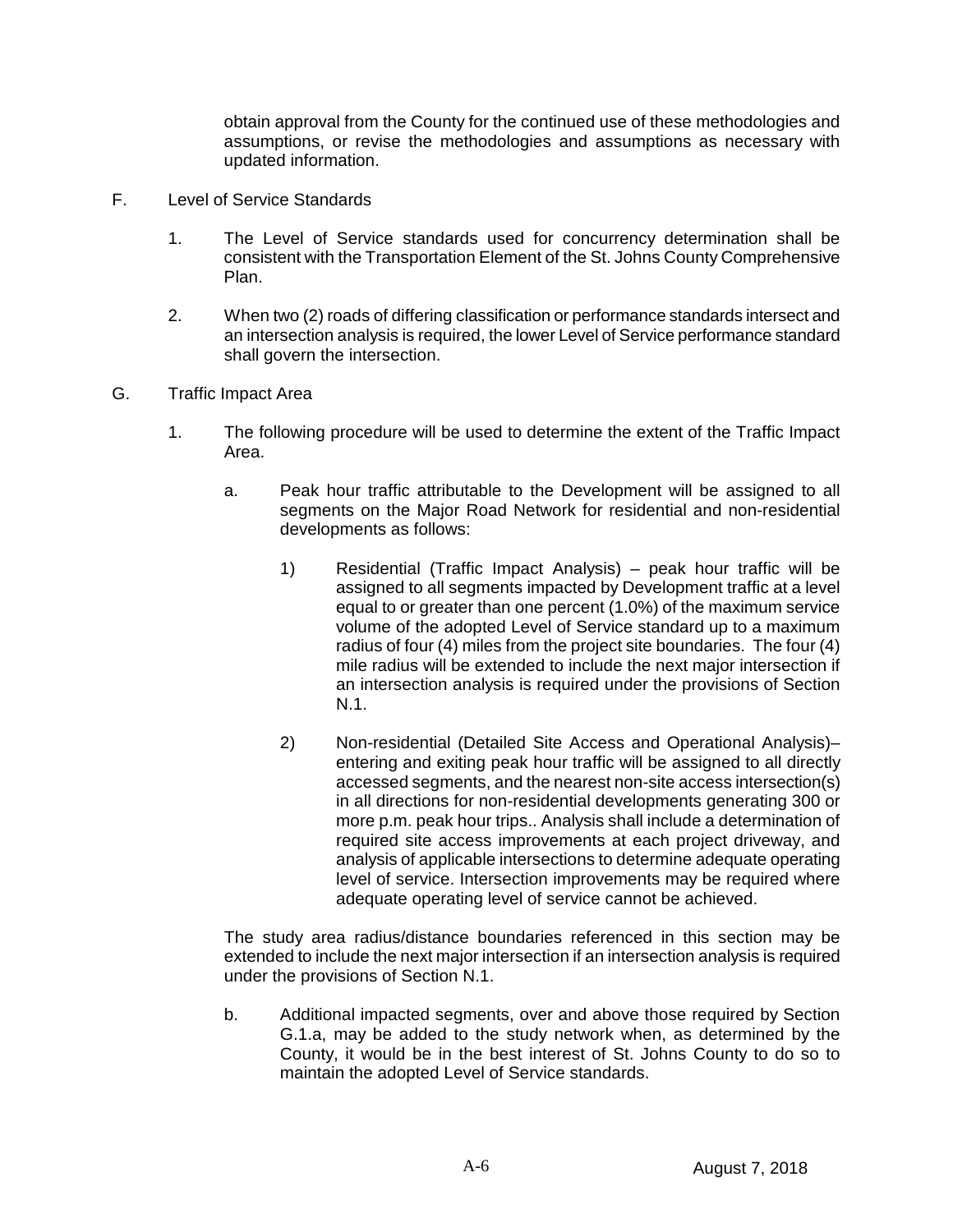- c. Phased projects will be required to perform a traffic study which analyzes both the impact of the phase(s) seeking a Certificate of Concurrency and the ultimate build out of the entire project. The analysis of the total build out of the project will be performed as part of the concurrency application for the first phase of the project to assess the ultimate transportation needs of the entire project, but shall not be used as a basis for a determination of transportation concurrency or for issuance of a Certificate of Concurrency. The methodology for performing the analysis shall be based on the following:
	- 1) The Study Area of the total build out of the project will be determined by the extent of all impacted segments for the total project, including future phases and phases which have previously received a Certificate of Concurrency or Concurrency Exemption. The phase(s) of the project seeking a Certificate of Concurrency will be evaluated for transportation concurrency based on the Traffic Impact Area using the criteria contained in Section G.1.a above for the phase(s) seeking the Certificate of Concurrency and the cumulative Development within the project for which a Certificate of Concurrency has been issued subsequent to March 4, 1991.
	- 2) Projects that consist of an expansion or an addition to existing Development constructed or permitted prior to March 4, 1991, will be analyzed based upon the cumulative impact of all Development for which a Concurrency Determination has been issued subsequent to March 4, 1991.
- d. When a project's impacts are such that no roadways are impacted at the threshold defined in Section G.1.a., then the impact of the project traffic on the first Directly Accessed Roadway Segment(s) shall be evaluated for ensuring the maintenance of the adopted Level of Service standard on those roadways.
- e. For the purpose of the LDTA project traffic will be assigned only to those roadways and future roadways:
	- 1) Shown on the Major Road Network;
	- 2) Proposed for inclusion as part of the Major Road Network and scheduled for initiation of Construction within the first three (3) years of the FDOT, St. Johns County, or other responsible jurisdiction's financially feasible adopted five (5) year work program, or
	- 3) Scheduled for completion prior to the initial date of project impact on the roadway, if such roadway or improvement is to be completed pursuant to a local government Development Agreement or binding contract and proposed for inclusion as part of the Major Road Network.
- f. Where an improvement based on a local government Development Agreement or order is relied upon to achieve the acceptable Levels of Service, default on any such agreement by any party other than St. Johns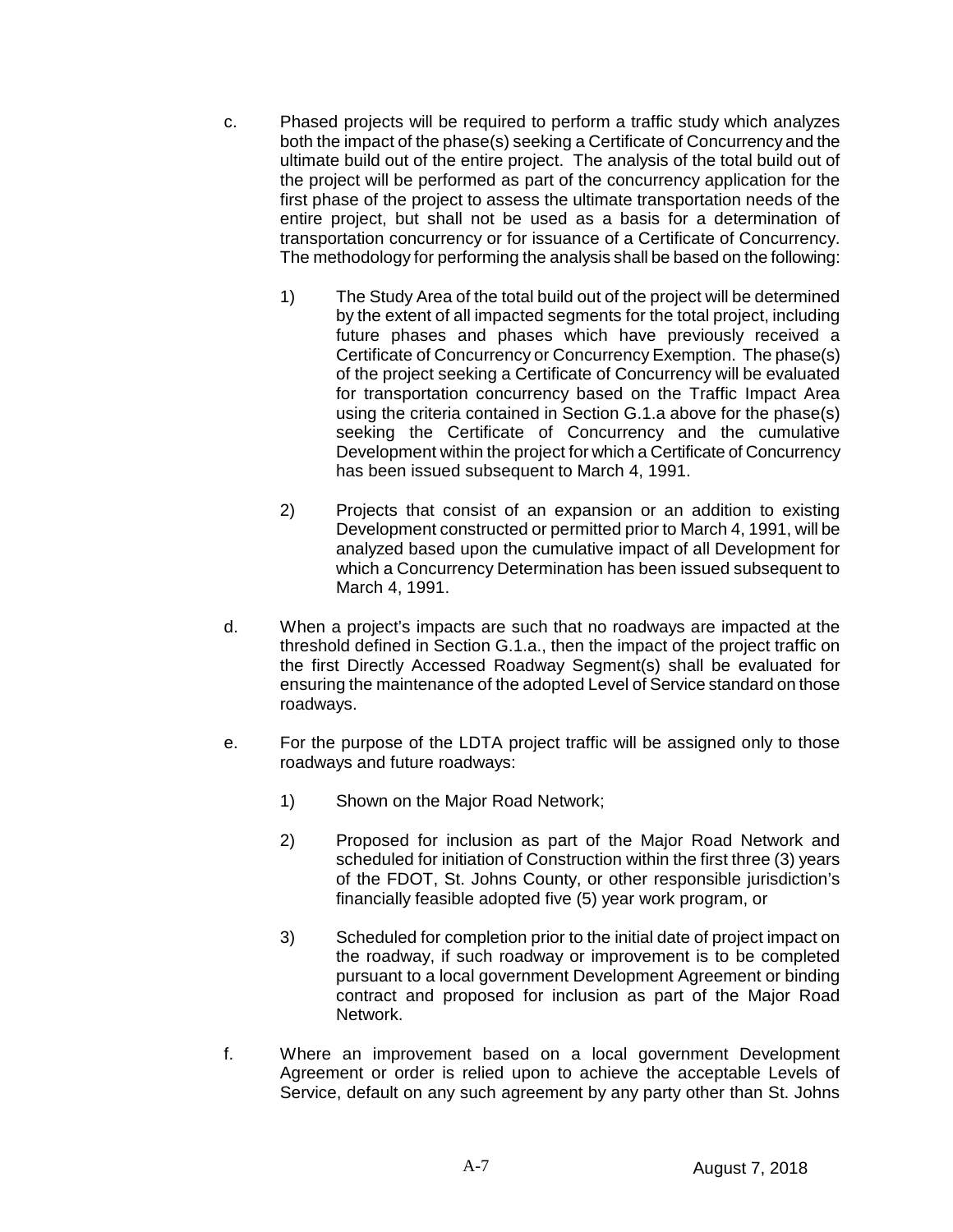County, shall be identified as a basis for reconsideration and, if necessary, invalidation of the Development Order and Certificate of Concurrency.

H. County Data

The County shall maintain and update several types of data. These types of data are described below.

1. Traffic Count Data

St. Johns County maintains traffic count data on all segments of the Major Road Network. New traffic counts as well as traffic count data from approved traffic impact analyses will be used to update the traffic counts in the concurrency management database on an annual basis. The Applicant may be required to supplement the traffic count data where needed, such as locations where data is not currently available, or counts conducted on weekends, holidays, or other time periods in which the project's peak trip generation does not coincide with the average weekday peak hour.

2. Roadway Characteristics Inventory

A Roadway Characteristics Inventory will be maintained on each link in the St. Johns County Comprehensive Plan. The inventory will include the Major Road Network segment identification number, Florida Department of Transportation count station number, roadway name (including street name and state or County road number), roadway segment termini (from / to), existing roadway area type, roadway functional classification, roadway number of lanes (existing and committed), and existing Rightof-Way. This inventory will be updated with new information on a periodic basis.

3. Transportation Analysis Spreadsheet

A Transportation Analysis Spreadsheet will be maintained for each roadway segment on the Major Road Network. The spreadsheet will include the Major Road Network road segment identification number, Florida Department of Transportation count station number, roadway name (including street name and state or County road number), roadway segment termini (from / to), existing roadway area type, approved road type (functional classification), planning area, adopted LOS standard, segment length in miles, traffic count date (year), Annual Average Daily Traffic count, annual growth factor, link K-factor, peak hour traffic, exempt Development traffic, approved concurrency traffic, total committed peak hour traffic, percent of service volume utilized, link status, traffic study service volume, and approved peak hour service volume. The Transportation Analysis Spreadsheet will be updated with new information periodically.

4. Major Road Network Map

A Major Road Network Map will be maintained by the County that illustrates all roads on the St. Johns County traffic impact study network. This Map will include road improvements scheduled for completion within the first three (3) years of the FDOT, St. Johns County, and local jurisdictions five (5) year capital improvement programs,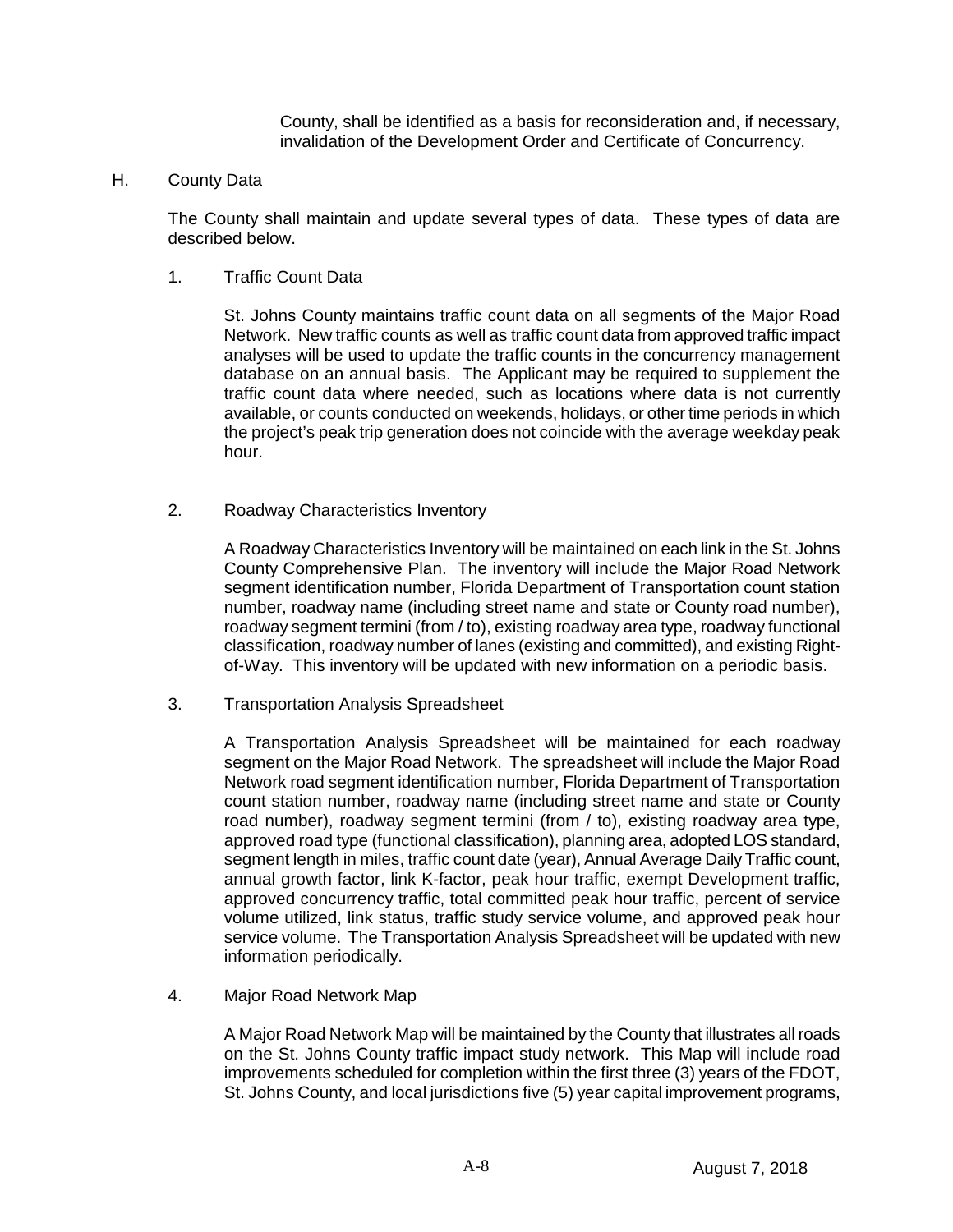and those roads scheduled for completion within three (3) years that will be built pursuant to a local government Development Agreement. All future roads added to the map must be approved by the County. Additionally, the map will illustrate those segments that are backlogged and/or constrained as well as those critical transportation segments in which the peak hour traffic volume equals or exceeds ninety percent (90%) of the maximum service volume of the adopted Level of Service standard.

5. Traffic Impact Study File

The County shall maintain a file of approved Minor Traffic Reviews, LDTA's and DRI/FQD reports. The County shall provide information and data, when available, to prevent duplication of efforts and unnecessary costs. The County shall approve the use of a prior study.

- I. Procedures for Traffic Counts
	- 1. The Concurrency Management Database will contain an inventory of all current traffic count locations and the most recent daily and peak hour traffic counts.
	- 2. The Applicant may use available traffic count information for all impacted segments from the concurrency management database. If traffic count information is unavailable for the current calendar year on an impacted segment, the Applicant may elect to conduct a current traffic count according to the procedures identified in Section I.3 and I.4. Traffic counts not collected in the current calendar year will be factored by the approved annual growth rate to determine the current year traffic volume.
	- 3. The Applicant will provide segment traffic counts, by direction, for a minimum of seventy-two (72) consecutive hours between 12:00 p.m. Monday and 12:00 p.m. Friday. Legal holidays or other days as specified by the County shall be excluded. Friday, weekend, or holiday counts may be required for land Uses active on weekends, as determined by the County. The data will include a summary of traffic volumes by direction in fifteen (15) minute increments. The a.m., p.m. and other peak hours should be identified as well as the peak hour-to-daily traffic ratio and peak hour directional split. The average daily traffic counts will be adjusted to Annual Average Daily Traffic (AADT) using appropriate FDOT seasonal adjustment factors and truck axle adjustment factors. The peak hour segment volume will be determined by applying the approved K-factor for that segment to the AADT volume. All data will be subject to review and acceptance by the County.
	- 4. The Applicant will provide intersection turning movement counts as required by the County. These turning movement counts shall be made on one (1) typical weekday (Tuesday, Wednesday or Thursday) from 7:00 a.m. to 9:00 a.m., and 4:00 p.m. to 6:00 p.m., or as otherwise specified by the County. Legal holidays or other days as specified by the County shall be excluded. Friday, weekend, or holiday turning movement counts may be required for Development proposals for land Uses active on weekends, as determined by the County. The data will include a summary of traffic volumes in fifteen (15) minute increments, with a.m., p.m. and other peak hours being identified. All data will be subject to review and acceptance by the County.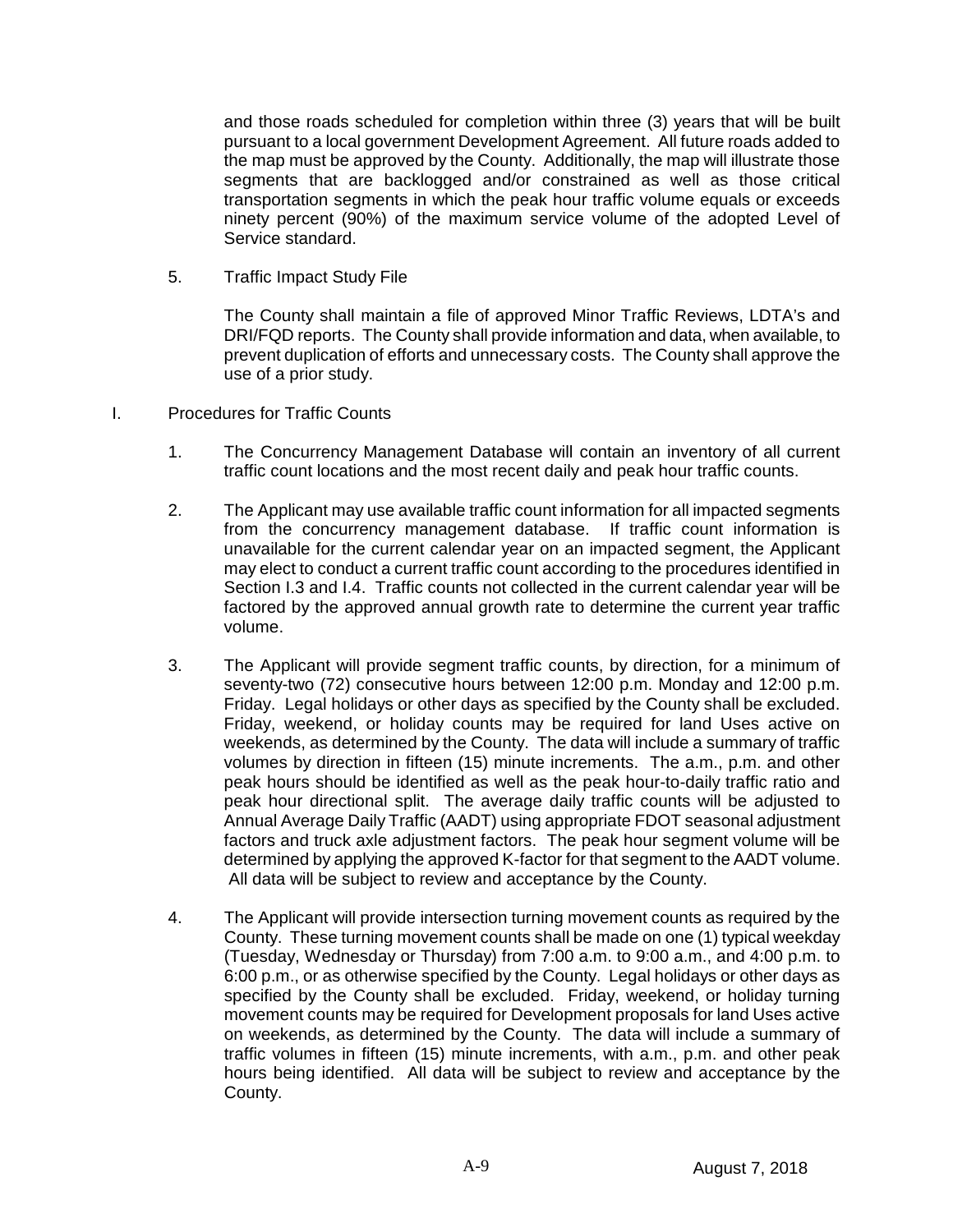## J. Trip Generation

- 1. Each traffic impact study will list all project land Uses, applicable ITE Land Use Code, Building size and/or Dwelling Units.
- 2. Allowable sources for trip generation rates for each land Use listed in (a) above are identified below:
	- a. The trip generation rate from a previously approved St. Johns County traffic impact study of a similar land Use.
	- b. The trip generation rates or equations contained in the most recent version of the ITE *Trip Generation* Manual as approved for use by the County.
	- c. A site specific trip generation study of the same type or similar land Use approved by the County at the pre-application conference. Such a site specific study will be conducted at three (3) separate similar land Use sites. The survey data will be collected for at least a continuous seventy-two (72) hour period between Monday 6:00 p.m. and Friday at 6:00 a.m., or as otherwise determined by the County. Legal holidays or other days specified by the County will be excluded. Selection of other trip generation study times will be made when it is determined by the County that collection of the data between the above times will not result in a reasonable estimation of the trip generating characteristics of the proposed land Use. The data will include a summary of traffic count data by fifteen (15) minute increments, average daily volume, volume during the a.m. and p.m. peak hours of the adjacent street. The accuracy of the traffic counts will be verified by performing manual counts and comparing them to machine count volumes twice daily; once in the a.m. and once in the p.m. for each day of the traffic counts. All data will be subject to review and acceptance by the County. This review will be based on currently accepted traffic engineering principals.

### K. Percent New Trips

- 1. The percent new trips factor represents the percent by which the trip rate is multiplied to obtain only those new trips that are added to the roadway by the proposed Development. Thus, those trips going to the proposed Development that would have been on the roadway anyway and are included in the trip rate must be deducted from the total trips. The pass-by trip total shall not exceed 10 percent (10%) of background traffic volume on the adjacent roadway.
- 2. Each traffic impact study will list all land Uses, applicable ITE Land Use Code, Building size and/or number of Dwelling Units.
- 3. Allowable sources for the percent new trips factor for each land Use identified in 2 above are listed below:
	- a. Percent new trips factor from a previously approved study of a similar land Use or a published study as approved by the County.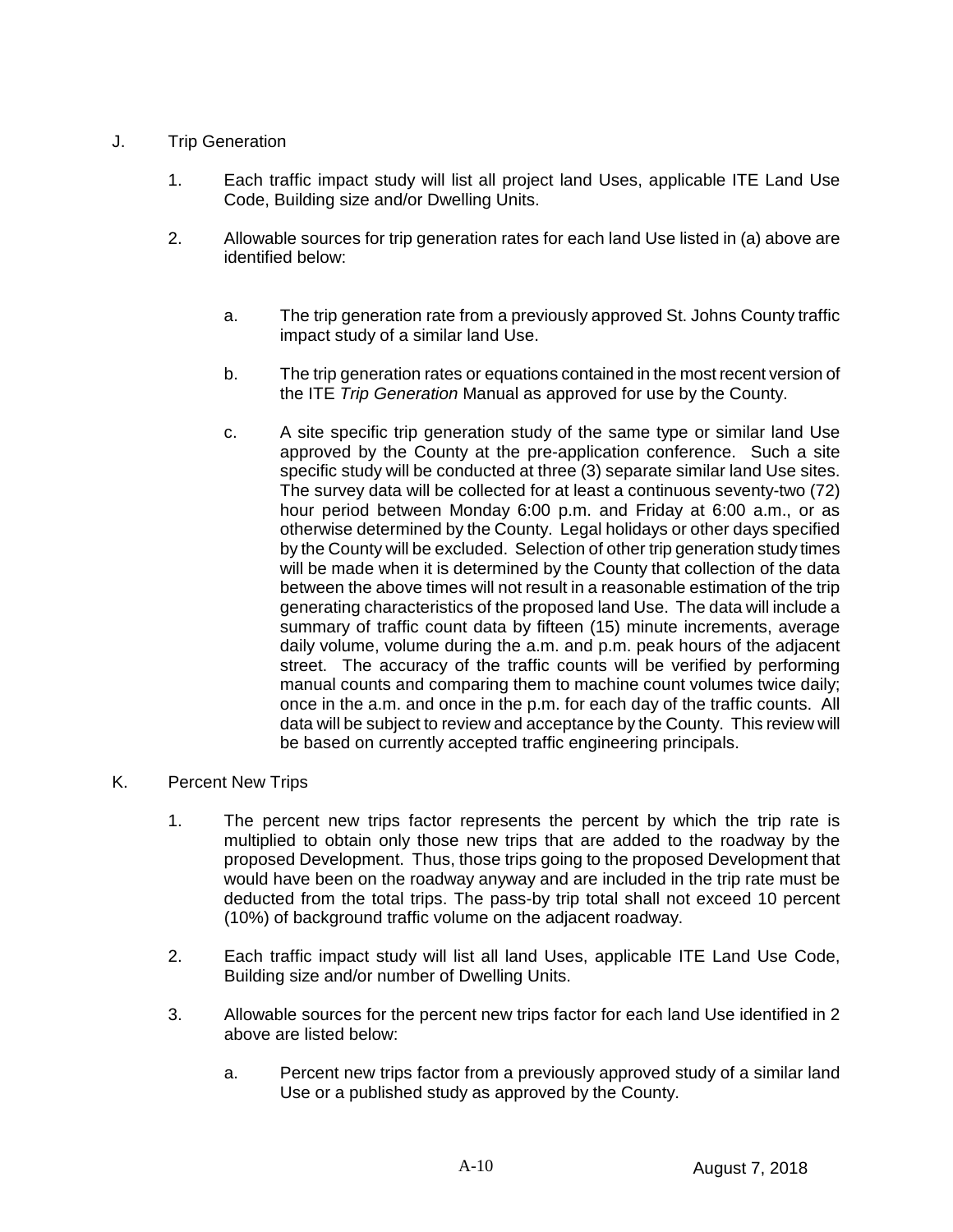- b. A site specific origin/destination survey of an identical or similar land Use as approved by the County.
	- 1) The origin/destination survey shall collect, at a minimum, the following information:
		- a) Date
		- b) Location
		- c) Time of Interview
		- d) Time of the interviewee trip
		- e) From where did the interviewee trip begin immediately prior to arriving? (1) home (2) work (3) retail (4) other
		- f) The city, area or zip code where the trip began (the last destination before arriving at the site being studied).
		- g) The nearest intersecting streets closest to the location of where the trip began (the last destination before arriving at the site being studied).
		- h) Transportation mode (1) car (2) walk (3) bike (4) bus (5) taxi drop off.
		- i) Where the interviewee trip will end immediately upon leaving  $(1)$  home  $(2)$  work  $(3)$  retail  $(4)$  other.
		- j) The city, area or zip code nearest the trip's next destination
		- k) The nearest intersecting streets closest to the trip's next destination.
	- 2) The location at each origin and destination will be plotted graphically on a map and the trip lengths calculated. To determine whether the trip is to be considered a new trip, a rectangle will be drawn on the map in such a manner so as to locate the origin of the trip in one (1) corner and the destination of the trip in the opposite corner. If the interview location is outside the rectangle, the trip is considered to be a new trip and if the interview site is inside the rectangle, then the trip is not classified as a new trip. The percent new trips is computed by dividing the number of new trips by the total number of trips generated by the site.
	- 3) Copies of the original surveys and maps indicating trip ends will be submitted as part of the study. All data will be subject to review and acceptance by the County. This review will be based on currently accepted traffic engineering principles.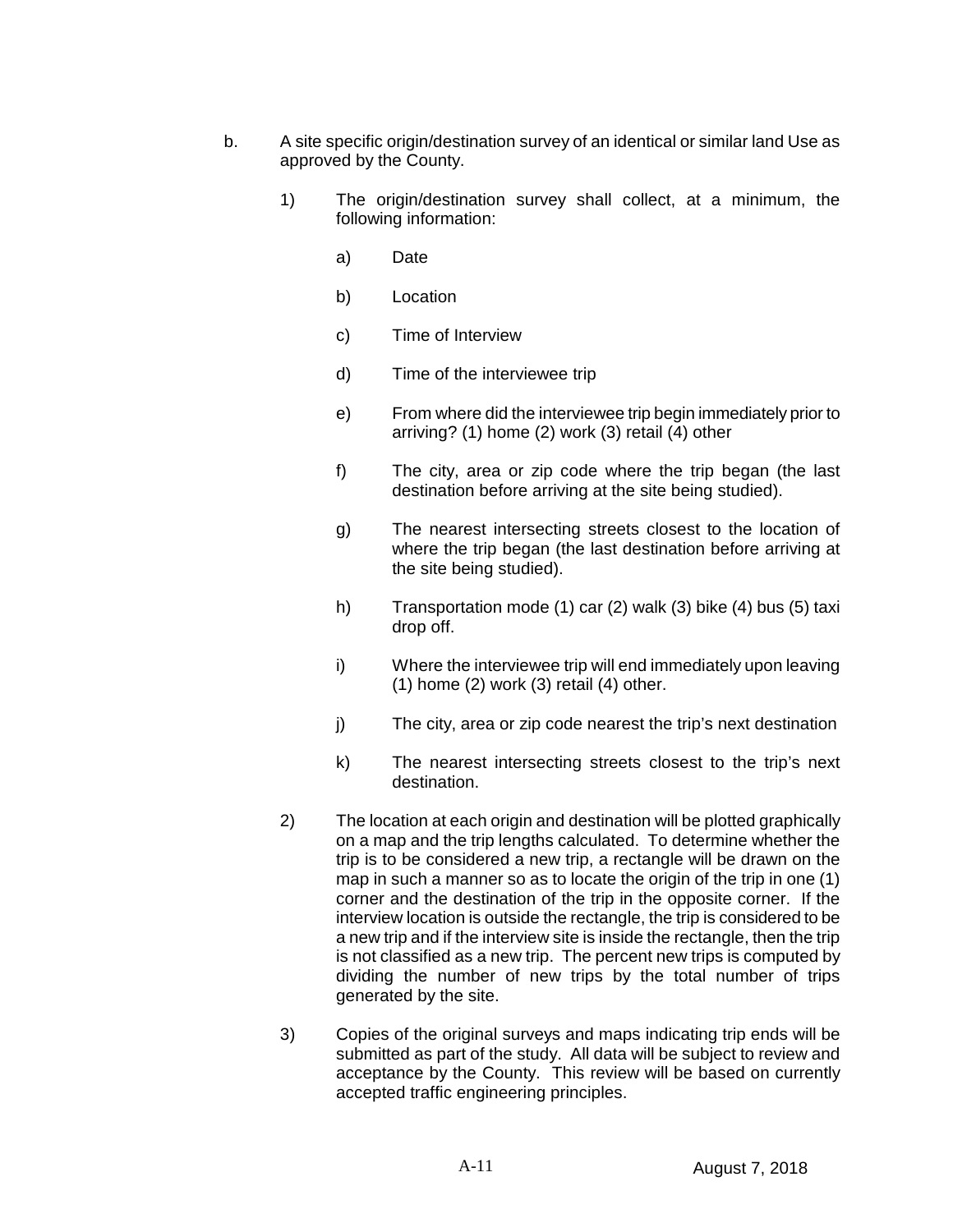- L. Traffic Distribution and Assignment
	- 1. The distribution and assignment of project traffic shall be made in accordance with the following procedures and in conformity with accepted traffic engineering principles, such as those documented in NCHRP Report 187, "Quick-Response Urban Travel Estimation Techniques and Transferable Parameters - Users Guide".
		- a. Use of a gravity model as approved by the County.
		- b. Observations of similar Developments in the vicinity of the proposed Development.
		- c. Traffic distribution may be based upon a previously approved traffic impact study of a similar land Use in the vicinity of the proposed Development. Such use of a prior study must be justified, based upon sound traffic engineering principles and techniques and approved for use by the County.
	- 2. The County will make available a summary listing of previously approved traffic impact studies within the Planning Area of the project.
	- 3. The traffic distribution and assignment technique must be presented by the Applicant at the pre-application conference, and reviewed and approved by the County. This review will be based on currently accepted traffic engineering principles.
- M. Internal Capture
	- 1. The use of an internal capture factor will be allowed for certain types and sizes of mixed Use Developments.
	- 2. Allowable sources for internal capture rates for each land Use listed in (a) above are identified below:
		- a. The internal capture rates or equations contained in the most recent version of the ITE *Trip Generation Handbook* as approved for use by the County.
		- b. A site specific internal capture study of the same type or similar Development approved by the County at the pre-application conference. Such a site specific study will be conducted at three (3) separate similar land Use sites. The survey data will be collected for at least a two consecutive hour period each day for three (3) days between Tuesday at 12:00 p.m. and Thursday at 8:00 p.m., or as otherwise determined by the County. Legal holidays or other days specified by the County will be excluded. Selection of other internal capture study times will be made when it is determined by the County that collection of the data between the above times will not result in a reasonable estimation of the internal capture characteristics of the proposed project. The data will include a summary of internal capture data by fifteen (15) minute increments during the p.m. peak hours of the adjacent street. All data will be subject to review and acceptance by the County. This review will be based on currently accepted traffic engineering principals.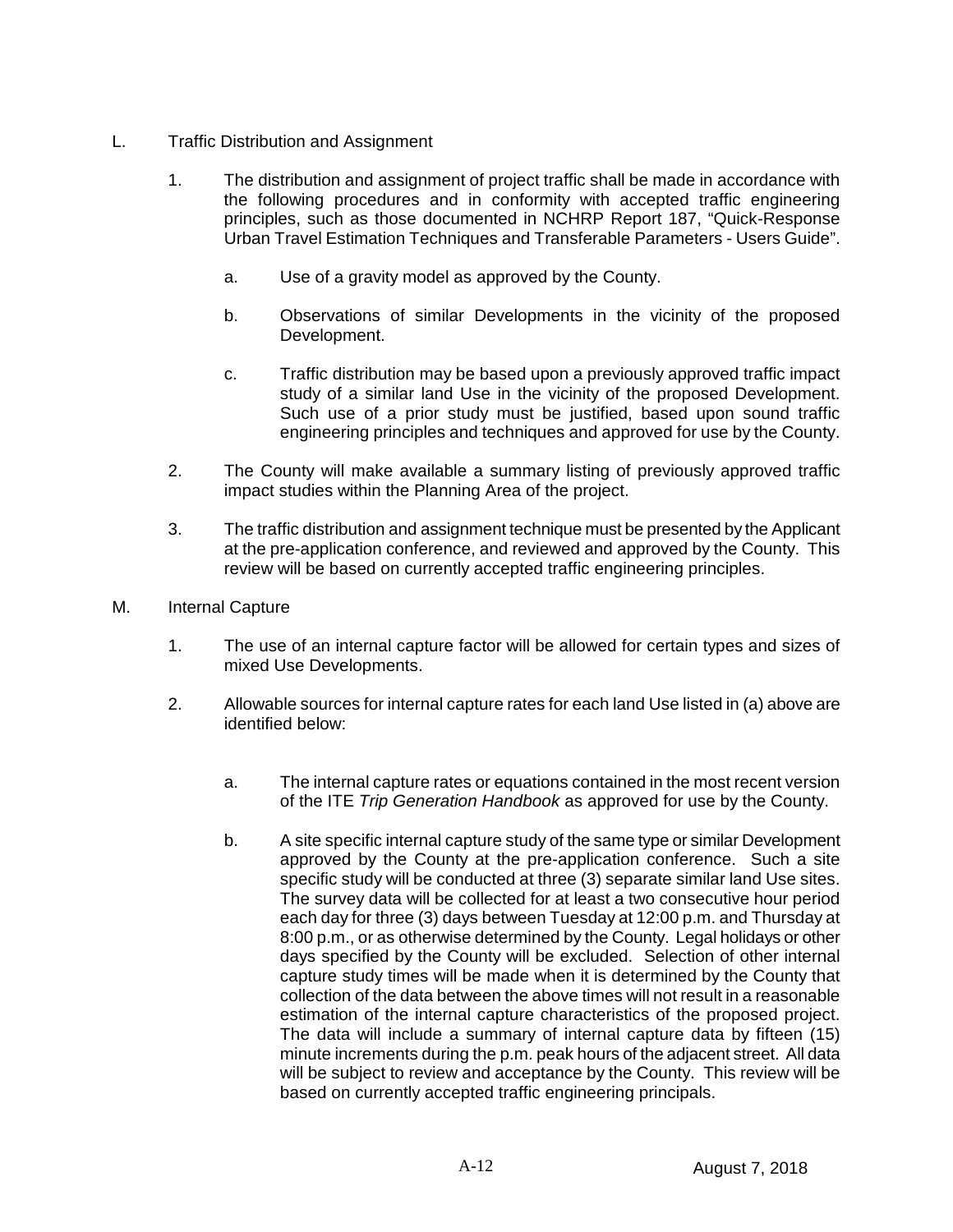- 3. Requests for use of internal capture factors other than those identified above must be submitted along with justification at the pre-application conference. All data will be subject to review and acceptance by the County. This review will be based on currently accepted traffic engineering principles.
- 4. The total internal capture trip ends shall not exceed twenty percent (20%) of the gross project trip ends.
- N. Intersection Analysis
	- 1. An intersection analysis must be performed on each major intersection (including signalized intersections, unsignalized intersections and those proposed to be signalized), where the total peak hour traffic volume on one (1) or more links forming a leg of the intersection is projected to equal or exceed ninety percent (90%) of the maximum service volume of the adopted Level of Service standard and is impacted by Development traffic at a level equal to or greater than one percent (1.0%) of the maximum service volume of the adopted Level of Service standard for any phase of the project for which a Final Concurrency Determination is being sought.
	- 2. The procedure for performing an intersection analysis will be based upon the methodology contained in the most recent edition of the Highway Capacity Manual, Transportation Research Board Special Report 209, or other professionally accepted methodology. Any questions, issues or methodology other than that referenced in the above publication must be submitted at the pre-application conference and will be subject to the review and approval from the County.
	- 3. For each intersection at which the total traffic results in a Level of Service below the acceptable adopted Level of Service, the Applicant will recommend improvements to the intersection analysis by including:
		- a. Printouts and worksheets for all highway capacity analysis performed on the intersections or roadway links.
		- b. Copies of any traffic counts performed or used in the analysis, including the source of count data.
		- c. Documentation of any assumptions used in the analysis including trip generation data, if not already specified for the analysis.
		- d. Turning movement volumes and documentation of methodology used to project existing, prior vested and project traffic.
		- e. Any other applicable data or information.
- O. Segment Analysis
	- 1. If the peak hour traffic on an impacted segment is projected to exceed the maximum service volume of the adopted Level of Service standard for any phase of the project for which a Final Concurrency Determination is being sought, a transportation analysis may be required to determine if the actual roadway segment operating